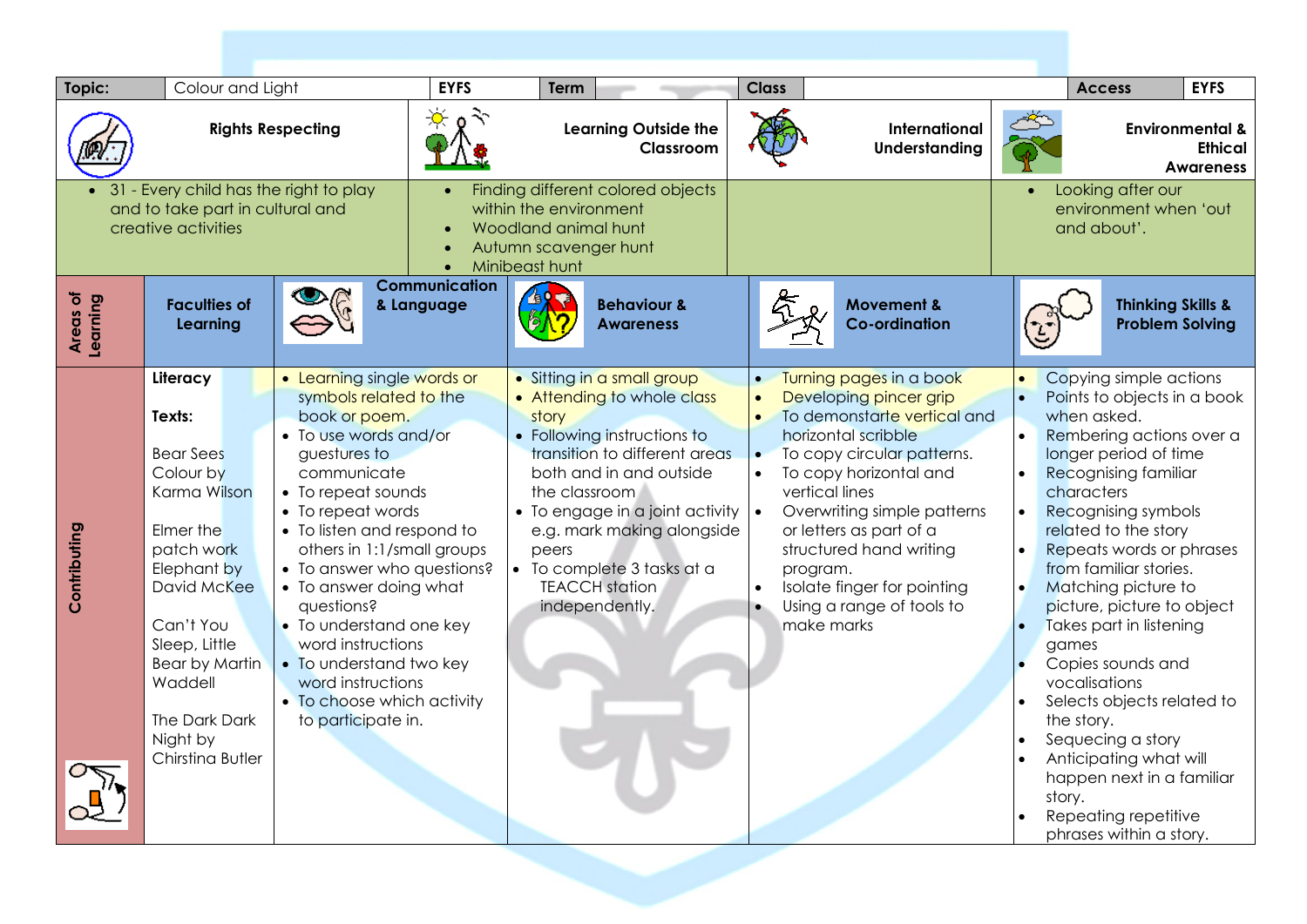| <b>Mathematics</b><br>Number<br>Colour<br>Size | • Using PECS, signing, PODD<br>or verbal language to say<br>colour or number names.<br>• To enjoy listening to<br>number rhymes<br>• To choose a number<br>rhyme using<br>symbols/signs/words.<br>• Predicts/anticipates<br>actions in number rhymes<br>and songs.<br>• Responds to 'How many'<br>• Uses mathematical<br>language (e.g. numbers)<br>in play. | • Waiting and taking turns<br>during group work or<br>games.<br>• To find own resources.<br>• To tidy away resources.<br>• To complete 3 tasks at a<br><b>TEACCH</b> station<br>independently. | • Picks up small counting objects<br>using pincer grip.<br>• Threading different coloured<br>beads.<br>• Grasping objects transfering to<br>a container and releasing.<br>• Complete gross motor actions<br>correctly.<br>• Places coutning objects in a<br>line.<br>· Isolates finger to point to items<br>as they count. | Joining in with number<br>$\bullet$<br>and action rhymes<br>Follows counting<br>$\bullet$<br>sequence<br>Recognising numbers<br>1:1 number<br>$\bullet$<br>correspondence<br>To recognise numerals 1-3,<br>$1-5$ , $1-10$ , $1-20$<br>To begin to count out<br>objects to 3,5,10.<br>To be able to count how<br>$\bullet$<br>many objects to 3,5,10.<br>Recognising colours<br>To recognise groups of 2<br>and 3.<br>• To match and sort objects<br>with one or two criterian<br>• To sort by given criteria<br>• Exploring big and small<br>• To match objects by size.<br>• To order objects by size.<br>• To recognise simple<br>patterns<br>• To re-create and copy<br>simple patterns |
|------------------------------------------------|--------------------------------------------------------------------------------------------------------------------------------------------------------------------------------------------------------------------------------------------------------------------------------------------------------------------------------------------------------------|------------------------------------------------------------------------------------------------------------------------------------------------------------------------------------------------|----------------------------------------------------------------------------------------------------------------------------------------------------------------------------------------------------------------------------------------------------------------------------------------------------------------------------|--------------------------------------------------------------------------------------------------------------------------------------------------------------------------------------------------------------------------------------------------------------------------------------------------------------------------------------------------------------------------------------------------------------------------------------------------------------------------------------------------------------------------------------------------------------------------------------------------------------------------------------------------------------------------------------------|
|                                                |                                                                                                                                                                                                                                                                                                                                                              |                                                                                                                                                                                                |                                                                                                                                                                                                                                                                                                                            |                                                                                                                                                                                                                                                                                                                                                                                                                                                                                                                                                                                                                                                                                            |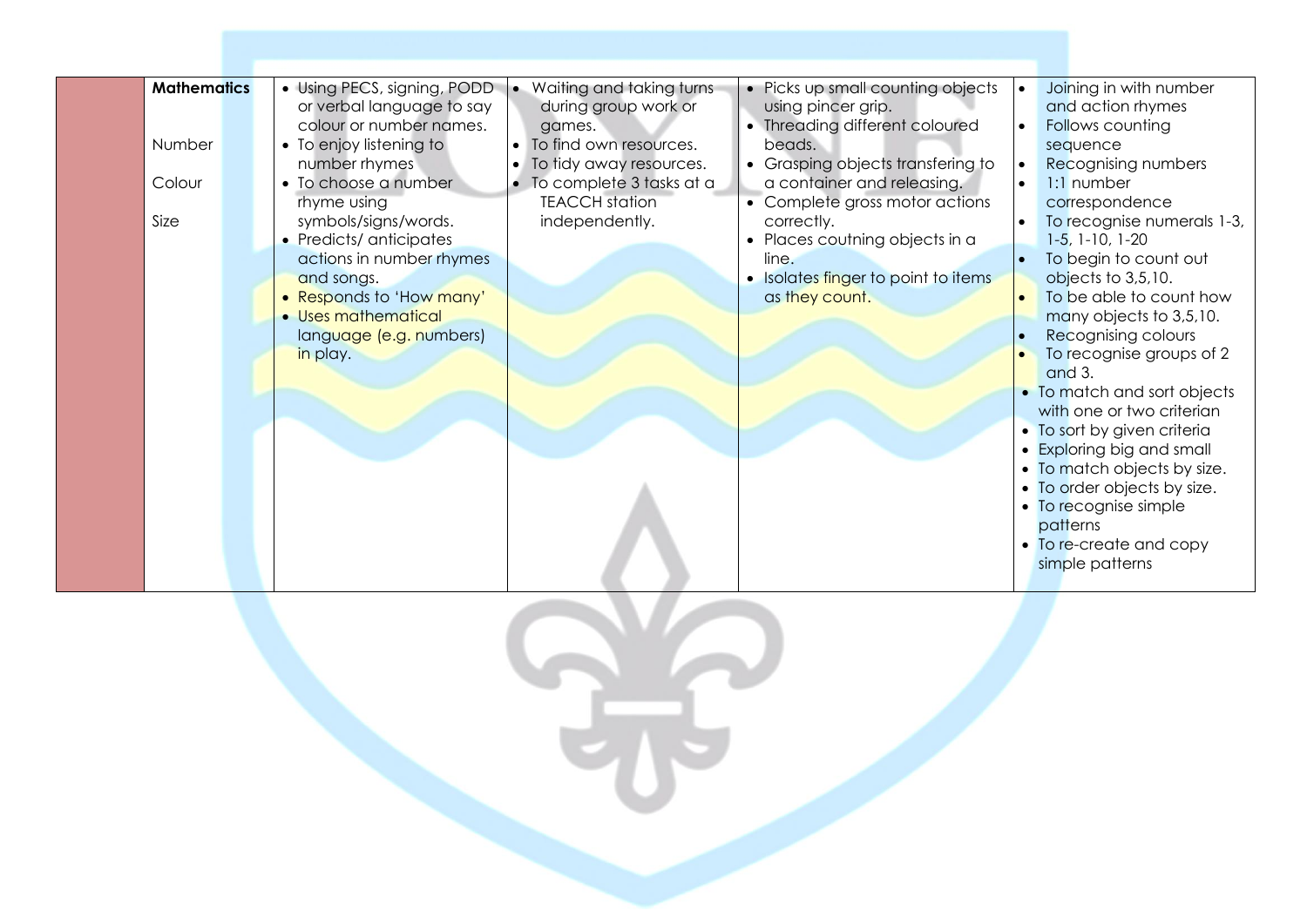| Choices | <b>Understanding</b><br>of the World<br>Woodland<br>$S$ easons –<br>Autumn,<br>Winter<br>Light and<br>Dark/Night<br>and Day<br>Celebration-<br>Halloween,<br>Diwali,<br>Christmas,<br>Bonfire night,<br>Harvest | • Understands single<br>words/symbols relating<br>to :<br>Woodland features<br>(Tree, grass, leaf, acorn,<br>pinecone, flower)<br>Woodland<br>$\bullet$<br>animals(mouse, bird,<br>badger, deer, rabbit,<br>squirrel, fox, owl, fox, owl,<br>hedgehog)<br>Nocturnal animals (fox,<br>owl, hedgehog, bat)<br>Mini-beasts - ant, spider,<br>caterpillar, lady-bird,<br>snail, slug, beetle,<br>butterfly, bee, fly | • Listens to instructions in<br>adult-led activities in<br>various environments.<br>• To find places in the<br>environment when shown<br>a photograph or told<br>verbally.<br>• To walk with the group<br>when transitioning around<br>school and school<br>grounds.<br>• To anticipate where to go<br>when transitioning around<br>school as part of our<br>routine.<br>. To wait in a given space. | • Use simple tools to effect<br>changes of materials with<br>control.<br>• Manipulates materials in a<br>range of ways e.g by tearing,<br>pressing, shaking etc<br>• Handles tools, objects,<br>construction materials safely<br>and with incresing control. | • To recognize colors within<br>our environment<br>• To have an awareness of<br>celebrations from different<br>cultures e.g Halloween,<br>Diwali, Christmas, bonfire<br>night<br>• To recognize the different<br>woodland features and<br>animals including<br>minibeasts.<br>• To sort animals according<br>to their habitat.<br>• To have an awareness of<br>light and dark, day and<br>night.<br>• To explore sources of light,<br>· To recognize noctoural<br>animals.<br>• To explore shadows,<br>opaque, translucent and<br>transparent materials.<br>• To recognize the changes<br>in seasons - autumn, winter.<br>• To explore Harvest, the<br>different foods and where<br>our food comes from. |
|---------|-----------------------------------------------------------------------------------------------------------------------------------------------------------------------------------------------------------------|------------------------------------------------------------------------------------------------------------------------------------------------------------------------------------------------------------------------------------------------------------------------------------------------------------------------------------------------------------------------------------------------------------------|------------------------------------------------------------------------------------------------------------------------------------------------------------------------------------------------------------------------------------------------------------------------------------------------------------------------------------------------------------------------------------------------------|--------------------------------------------------------------------------------------------------------------------------------------------------------------------------------------------------------------------------------------------------------------|----------------------------------------------------------------------------------------------------------------------------------------------------------------------------------------------------------------------------------------------------------------------------------------------------------------------------------------------------------------------------------------------------------------------------------------------------------------------------------------------------------------------------------------------------------------------------------------------------------------------------------------------------------------------------------------------------------|
|         |                                                                                                                                                                                                                 |                                                                                                                                                                                                                                                                                                                                                                                                                  |                                                                                                                                                                                                                                                                                                                                                                                                      |                                                                                                                                                                                                                                                              |                                                                                                                                                                                                                                                                                                                                                                                                                                                                                                                                                                                                                                                                                                          |
|         |                                                                                                                                                                                                                 |                                                                                                                                                                                                                                                                                                                                                                                                                  |                                                                                                                                                                                                                                                                                                                                                                                                      |                                                                                                                                                                                                                                                              |                                                                                                                                                                                                                                                                                                                                                                                                                                                                                                                                                                                                                                                                                                          |

Sie